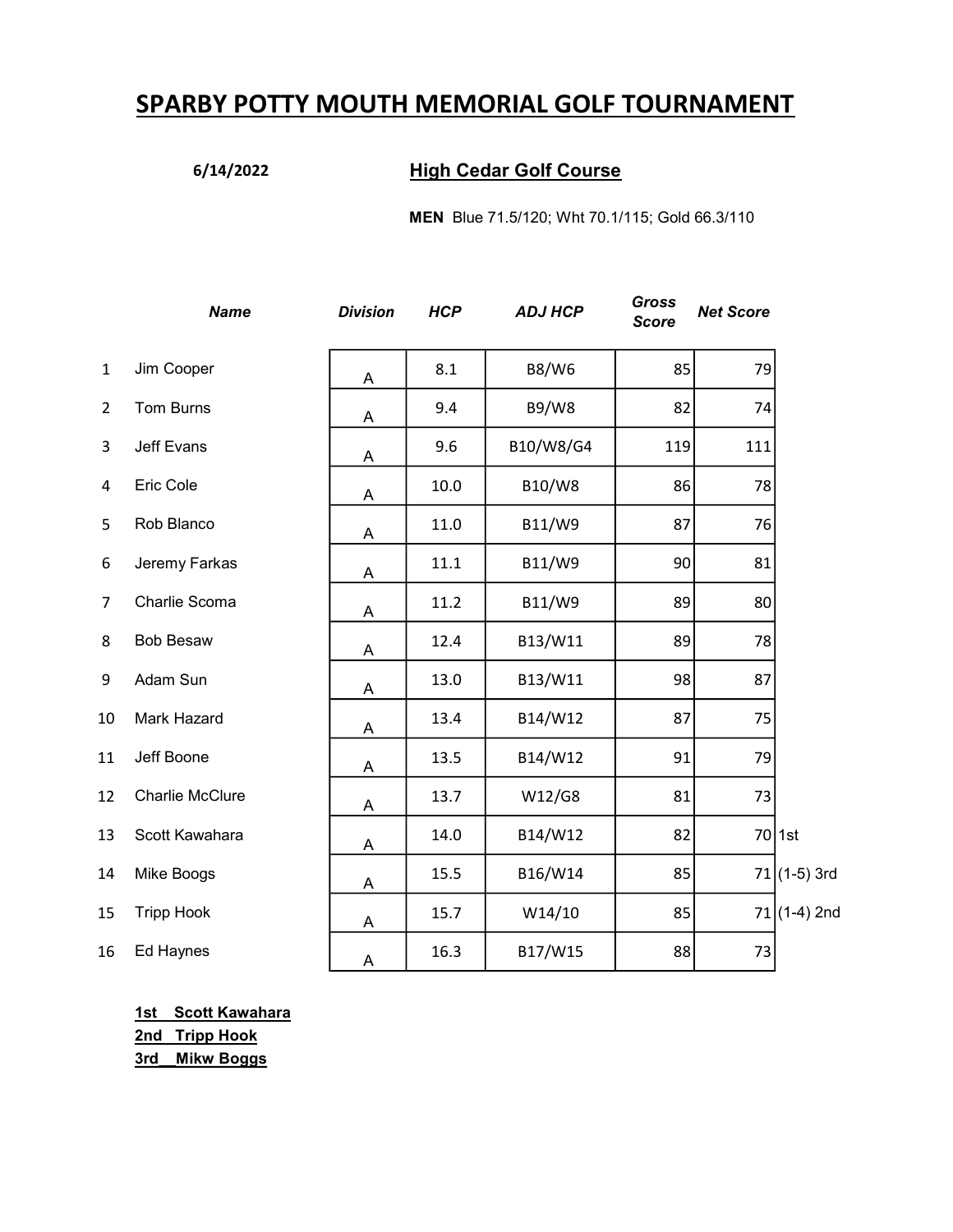### 6/14/2022 High Cedar Golf Course

|                | <b>Name</b>        | <b>Division</b> | <b>HCP</b> | <b>ADJ HCP</b> | Gross<br><b>Score</b> | <b>Net Score</b> |               |
|----------------|--------------------|-----------------|------------|----------------|-----------------------|------------------|---------------|
| $\mathbf{1}$   | Mark Worstman      | B               | 17.1       | B18/W16        | 95                    | 79               |               |
| $\overline{2}$ | Pat Satterwhite    | B               | 17.4       | B18/W16        | 98                    | 82               |               |
| 3              | <b>Fran Smith</b>  | B               | 17.5       | W/24           | 99                    |                  | $75$ 3rd      |
| 4              | John Nordlund      | B               | 17.5       | W16/G11        | 97                    | 86               |               |
| 5              | AC Torrescano      | B               | 17.6       | B18/W16        | 98                    | 82               |               |
| 6              | Ed Chan            | B               | 18.0       | B19/W16        | <b>DNP</b>            | <b>DNP</b>       |               |
| $\overline{7}$ | Nick Soldati       | B               | 18.0       | B19/W16        | 89                    |                  | $73(1-6)$ 2nd |
| 8              | Brian Koshak       | B               | 18.0       | B19/W16        | 93                    | 77               |               |
| 9              | Ryan Lancaster     | B               | 19.1       | B20/W18        | <b>DNP</b>            | <b>DNP</b>       |               |
| 10             | <b>Ed Caalim</b>   | B               | 20.2       | W19/G14        | 92                    | 78               |               |
| 11             | Kevin Sparby       | B               | 21.0       | W19            | 101                   | 82               |               |
| 12             | <b>Ben Kelly</b>   | B               | 21.0       | B22/W19        | 102                   | 83               |               |
| 13             | <b>Rick Smith</b>  | B               | 21.1       | W20/G15        | 93                    | 78               |               |
| 14             | <b>Steve Smith</b> | B               | 22.0       | W20/G16        | 117                   | 97               |               |
| 15             | <b>Bill Waltz</b>  | B               | 22.4       | B23/W21        | 94                    |                  | $73(1-5)$ 1st |
| 16             | Neil Larkin        | $\sf B$         | 22.5       | B23/W21        | 108                   | 87               |               |

1st Bill Waltz 2nd\_Nick Soldti 3rd\_\_Fran Smith